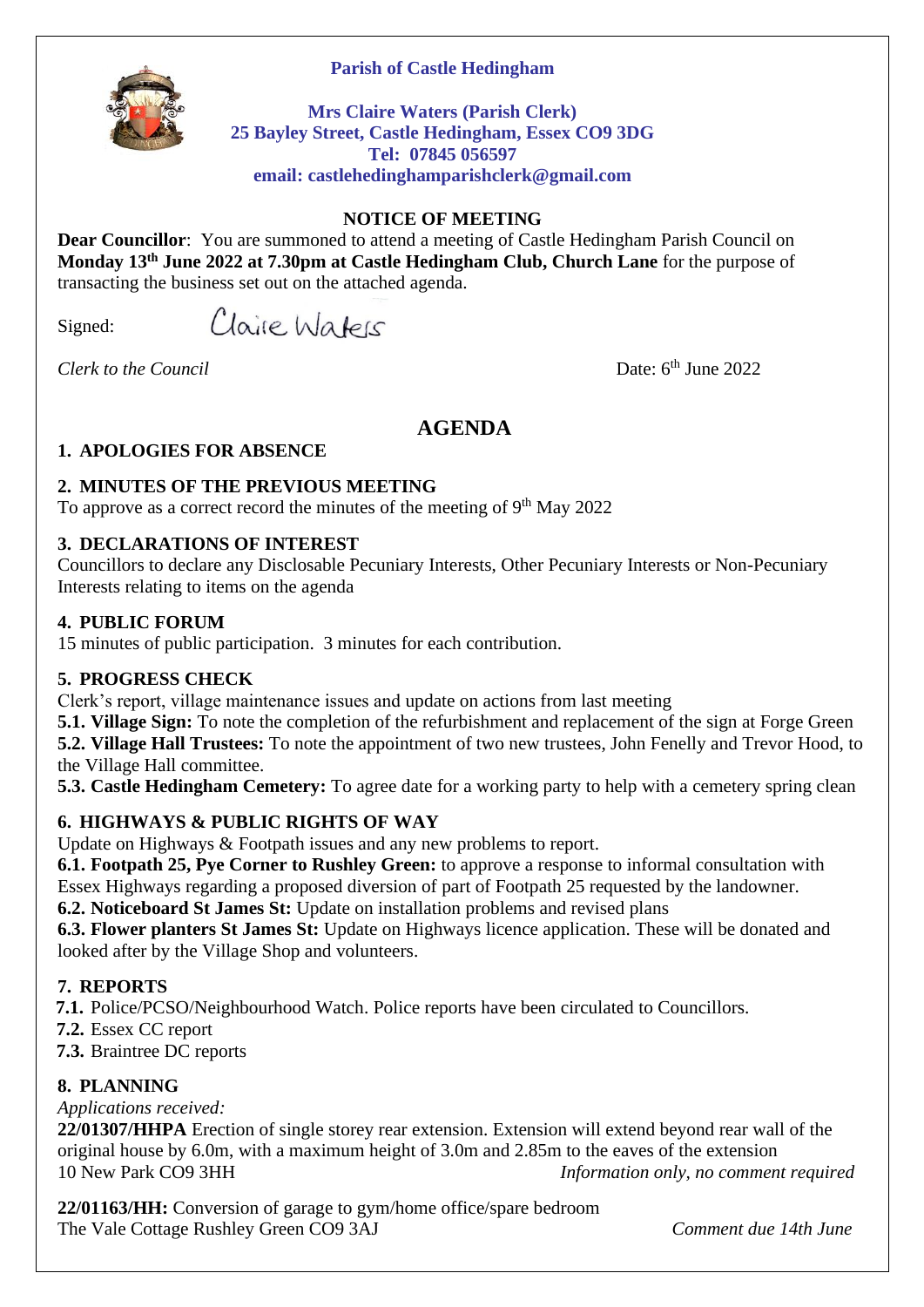**22/01282/VAR** Variation of Condition 2 (Approved Plans) of permission 19/00486/FUL granted 01.08.2019 for: Change of use of barn and 2 no holiday lets to form 1 no (C3) dwelling, including extension, alterations and improvement of existing vehicular access. Variation would allow for: - Various improvements to design and access

Rosemary Farm Cottage Rushley Green CO9 3AJ *Comment due 21st June*

**22/01251/TPOCON** Notice of intent to carry out works to tree in a Conservation Area - Ash (T1) Pollard the tree to a height of 9-10m to the edge of the ivy. This has been requested by structural engineers, as part of a subsidence issue with The Silvers The Silvers Pottery Lane CO9 3EU *Decision to be ratified, no objections*

*Applications determined*

**22/00439/LBC** Repainting of exterior walls from pink to cream Badgers Sudbury Road CO9 3AG *Application PERMITTED* 

### **8.1. PLANNING: CONSULTATION ON PLANNING COMMITTEE MEMBERS FORUM**

To agree a response to the Braintree District Council proposals for a Planning Members Forum. Proposals were presented to Members of the BDC's Planning Committee on 31st May 2022. The presentation and the subsequent discussion by Councillors is available to view here (from 1:37:45): <https://www.youtube.com/watch?v=X4NDNyebVCk>

### **9. FINANCE**

**9.1.** The monthly payments to be approved for authorisation by two Councillors

**9.2. Hedinghams Parish Magazine**: To a consider a request to fund the cost per page of the inclusion of the Parish Council abridged minutes, at an estimated cost of between £500 and £600 per year

### **10. VILLAGE PARK**

**10.1. Community Garden/Allotment** Update on work plans from the contractor. To ratify approval of additional quote for fencing and gate changes.

**10.2. Tree Planting:** Update on plans for Platinum Jubilee Oak and any sponsored trees for Autumn 2022 **10.3. Play Equipment RoSPA inspection:** To note the inspection report and plan any remedial actions

# **11. PLATINUM JUBILEE CELEBRATIONS 2ND – 5 TH JUNE 2022**

To record a formal vote of thanks to all involved in preparation for the village Platinum Jubilee celebrations, and a statement of thanks and respect to Her Majesty Queen Elizabeth II on her 70 years of service.

# **12. REPRESENTATIVES REPORTS**

- BALC AGM meeting  $18<sup>th</sup>$  May (Castle Hedingham representatives unable to attend)
- Wethersfield Airfield Scrutiny Committee update meeting  $30<sup>th</sup>$  May Cllr Toocaram
- Levelling up Launch meeting  $10^{th}$  June Cllr Southgate & clerk.

# **13. CORRESPONDENCE TO NOTE**

**Community 360 Loneliness Awareness Week Road Show** will visit the Memorial Hall, Church Lane on Tuesday June 14th from1.30pm to 3.00pm. The aim of the Road Show is to engage with as many people as possible who may suffer from isolation & loneliness in order to point them to agencies and clubs who can help them. Jayne Laken our United in Kind facilitator plans to attend.

# **14. AGENDA ITEMS FOR NEXT MEETING**

### **15. NEXT MEETINGS**

| <b>Monday 11th July</b>      | 7.30 <sub>pm</sub> | <b>Ordinary Parish Council</b> | <b>Castle Hedingham Club</b> |
|------------------------------|--------------------|--------------------------------|------------------------------|
| <b>Monday 8th August</b>     | <b>7.30pm</b>      | <b>Ordinary Parish Council</b> | <b>Castle Hedingham Club</b> |
| <b>Monday 12th September</b> | 7.30 <sub>pm</sub> | <b>Ordinary Parish Council</b> | <b>Castle Hedingham Club</b> |

**Councillors:** Cllr Peter Bayes Cllr Penny Doe Cllr Will Dover

Cllr Phil Gransden Cllr Charlie Jordan Cllr Garry Southgate Cllr Jill Toocaram Cllr Mary Veater Cllr Jessica Westrop